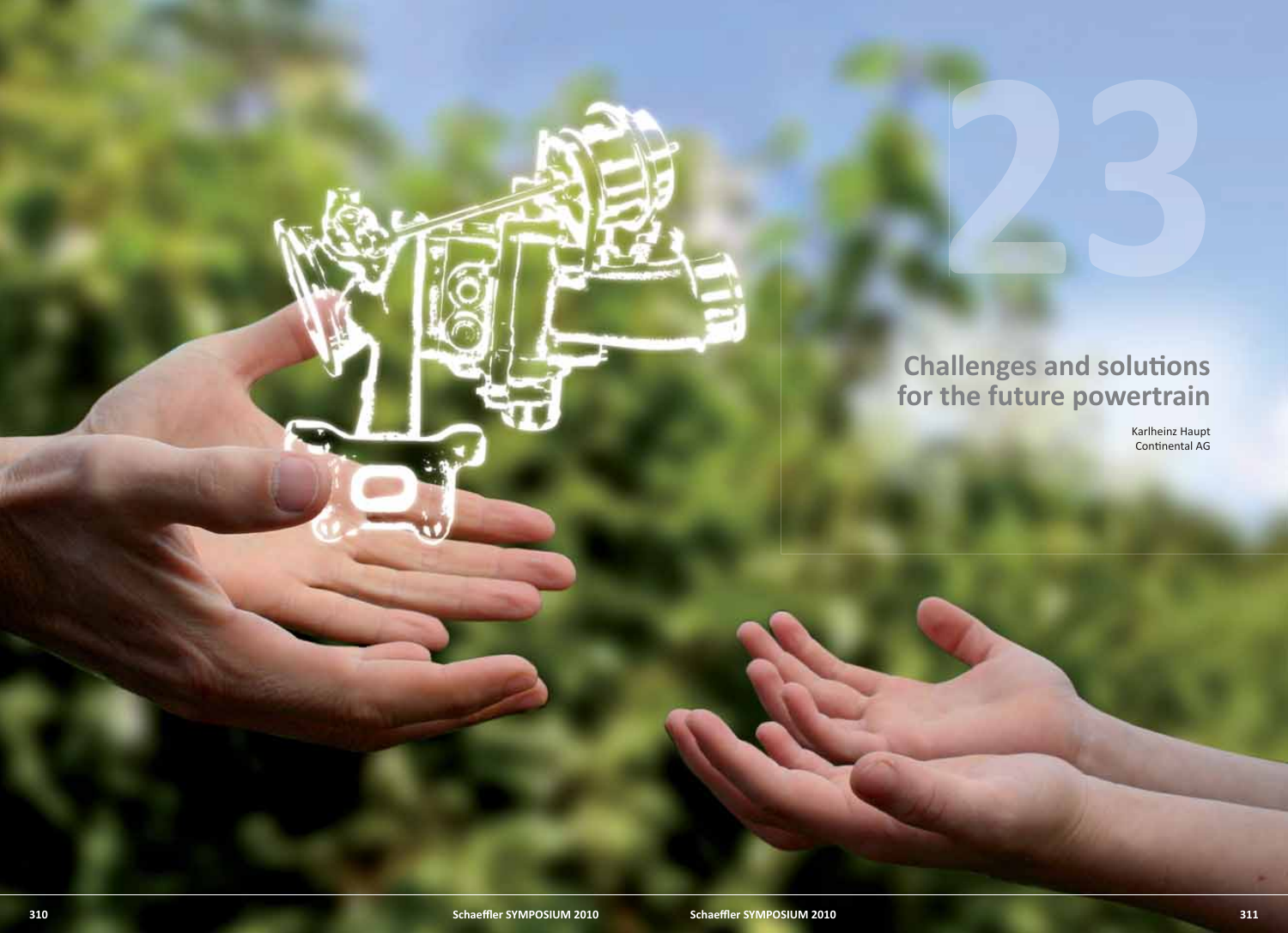

**Figure 1** Drivers for the development of emissions-free mobility

# **Framework conditi ons**

Thermodynamics, mechanics and the electronic control level of the powertrain can continue to make a major contribution to make vehicles more economical and environmentally friendly. The efficiency of an engine, for example, can be significantly increased through a combination of suitable technologies, while at the same time the energy requirement of engine accessories can be reduced with electrification. New types of components and sensors also enable ever more accurate control

and regulation strategies to be established in control units (ECU) – including transmission control as a key function. The engine and transmission control software required is optimized for the present technological challenges. Since the combustion engine will remain the dominant drive system for motorized vehicles for many years to come, it is imperative that it is further optimized. With the technology already available, double-figure improvements in consumption will be possible in the short term, which will be a significant environmental factor in view of the large numbers of vehicles involved.

At the same time, significant progress is being made in the form of a combustion engine supported by an electric motor (hybridization) because the increase in efficiency that can be achieved is even higher than through optimization of the combustion engine alone. In the longer term, the ideal of an emission-free vehicle will be achievable in the form of electric vehicles which draw their electric current from renewable sources.





**Figure 3 Challenges ahead (Euro 7)**

Because of the demand for quick action in regard of increasingly strict emissions legislation and finite supplies of crude oil (Figure 1), the powertrain division of the Continental Automotive Group is pursuing a systematic approach which comprises modular solution elements for all current and future powertrain configurations. These solutions can be selected and combined according to the vehicle category and requirements profile: from di-



**Figure 4 Newly developed exhaust-gas turbocharger**

rect petrol injection in combination with exhaust-gas turbocharging for highly efficient petrol engines or diesel engine technology for further optimized firing processes and hybrid vehicles of all types to a pure electric vehicle (Figure 2).

With this portfolio of solutions Continental has created a future-oriented base from which it can meet exhaust emission standards such as

Euro 6 (September 2014) and Tier2Bin5. The vehicles of tomorrow will therefore be more economical and cleaner than ever (Figure 3). The amount of  $CO<sub>2</sub>$  that they emit will continue to fall, enabling them to meet the most stringent requirements of vehicle buyers, vehicle manufacturers and legislation. Selected examples below show the efficiency technologies employed by Continental to support this future of individual mobility.

# **Engine Turbocharging**

Smaller engines but higher specific performance  $-$  this apparent contradiction describes the prominent trend in engine development. Specifically in the case of the petrol engine, turbocharging in combination with direct injection and optimized valve timing are rapidly gaining importance. This has long been the standard with the diesel engine. This combination of technologies enables an increase in performance in smaller-capacity engines (downsizing) and lower speeds (downspeeding). Due to turbocharging the engine is operated more frequently in areas with high degrees of thermodynamic efficiency. The result is a drop in consumption but at the same time a more powerful engine.

Continental has already developed its first generation of exhaust-gas turbochargers (ATLs) to market maturity (Figure 4). The new charger will be used

23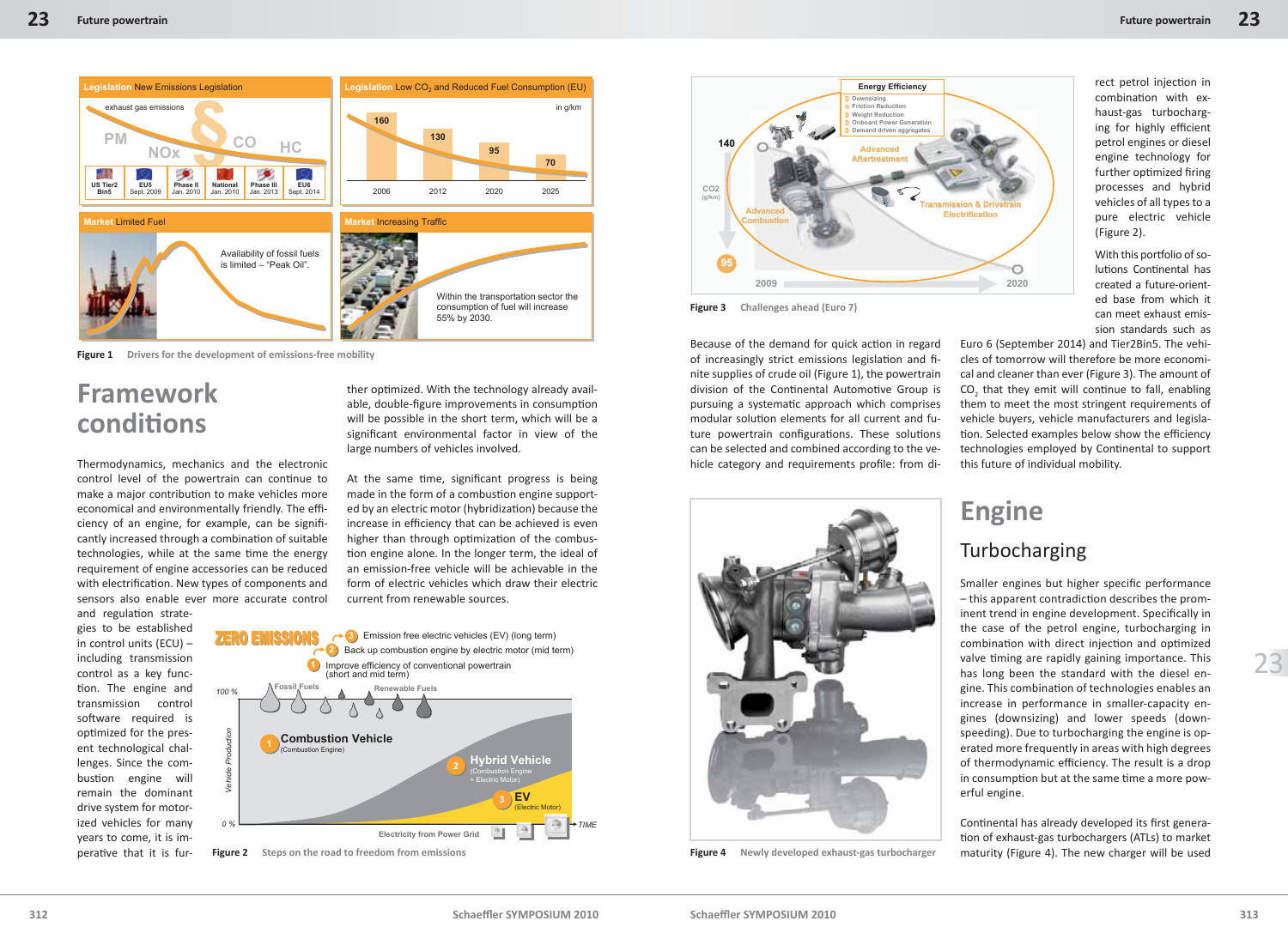from 2011 in petrol engines on a European vehicle platform. Although turbochargers have been seen largely as a mature standard technology, the design features of the Continental ATL illustrate the advantages of rigorous new development. One example of innovation is the design of the ATL which can be assembled completely from one direction  $-$  and therefore automatically. At the same time, the charger is of a modular construction and can be particularly well adapted to various engine sizes. The largest advantage of the new turbochargers, however, lies in their potential for more accurate regulation of the boost pressure.

## Electrically operated waste gate

A further feature of the modular ATL concept is the facility to use an electrically adjustable actuator for the waste gate. This valve is opened as soon as the exhaust gas volumetric flow becomes too great for optimal turbine functioning. At low engine speeds and a small exhaust gas volumetric flow, on the other hand, the waste gate remains closed. The function of this valve has a large influence on the initial response and sensitivity of the charger in the lower speed range, and therefore on the performance of the engine (so-called turbo lag) Continental has patented a ball valve design for its ATS generation which has two key advantages:

• Firstly, little power is required to lock the valve tight. This means that a compact electric motor is sufficient to close the waste gate even at a



**Figure 5** Continental turbocharger (red line) with **minimal leakage for better initial response and sensiti vity**

high ambient temperature, even though the coils of an electric motor permit a lesser performance at high temperatures. Moreover, the valve leakage is dramatically less than with conventional valve designs (Figure 5).

• Secondly, the flow curve of the electrically operated waste gate is far more linear than with valves in common use today. The new ATL therefore enables the boost pressure control in the engine control unit to be optimized even further. That, in turn, means clean, defined combustion.

### Efficient combustion through precise fuel injection

The basis for good thermodynamic engine efficiency is a fuel-delivery control phase which can be adapted as accurately as possible to the current operating situation. Direct injection (DI) into the combustion chamber is the technology of choice in this respect. This has long been the case with diesel engines. But DI also makes petrol engines more economical. First and foremost, however, DI is the ideal solution when used in combination with a turbocharger. The directly injected fuel has an evaporative cooling effect which enables higher compression ratios without a knocking tendency on petrol engines fitted with ATL. This also makes DI a key technology in petrol engines. To that extent, diesel and petrol engines are becoming more similar.

Today, there are two basic injector design (injection valve) in use for the different classes of vehicle and engine requirements: For petrol engines with direct injection, Continental has developed a new XL3 generation of injectors with solenoid actuation (solenoid injector). The component enables improved minimum-quantity injection and the ability for multiple injection which can create a so-called charging layered arrangement in the part-load range. An ignitable mixture is only generated near the spark plug. The rest of the combustion chamber is filled with an extremely lean mixture, i.e. with a lot of excess air and a very small quantity of fuel.

In diesel engines, the piezo technology introduced by Continental has now proven its worth millions of times over. In this type of injector, the



**Figure 6** The latest generation of piezo injector

inverse piezo effect lifts the nozzle needle. The term "piezo effect" is used to refer to the property of certain ceramics which enables them to create an electric voltage under pressure or through an impact effect (for example piezo ignition in a lighter). The effect also works in reverse, however (hence the term inverse): as soon as a voltage is created at the ceramic piezo stack in the injector, the molecular structure of the ceramic moves. This effect occurs extremely quickly and, in combination with powerful engine management, enables highly accurate injection with a very high spread between minimum and maximum injection volumes.

Continental has confirmed its position as the leader in this technology with the latest generation of piezo injectors for diesel engines (Figure 6). Whilst earlier versions of the piezo injector required a hydraulic boost to the needle lift, the piezo element of the new generation of injectors activates the nozzle needle directly. The opening times and the degree of opening can be controlled precisely so that the adjusting characteristics of the injection rate can be formed flexibly; this represents an alternative to the current norm of multiple injection.

On top of this, the piezo effect also makes the injector a sensor at the same time: Because the voltage created and the expansion of the ceramic are proportional, the piezo actuator can report the position of the nozzle needle to the control

unit. This means that, for the first time, a closed loop control is created in which the control unit can correct individual volume deviations for each cylinder while the vehicle is being driven. This enables optimum values in terms of not only the emission of nitrogen oxides (NO<sub>x</sub>), but also consumption.

#### Engine management: Greater integration and an open software architecture

In addition to the mechanics and electrical/electronic hardware, a powertrain system also includes primarily the software with the logic of the actual control functions. Continental operates successfully in the market with its modular design ECU platform Engine Management Sys-



**Figure 7** Engine Management System 3 – EMS3 platform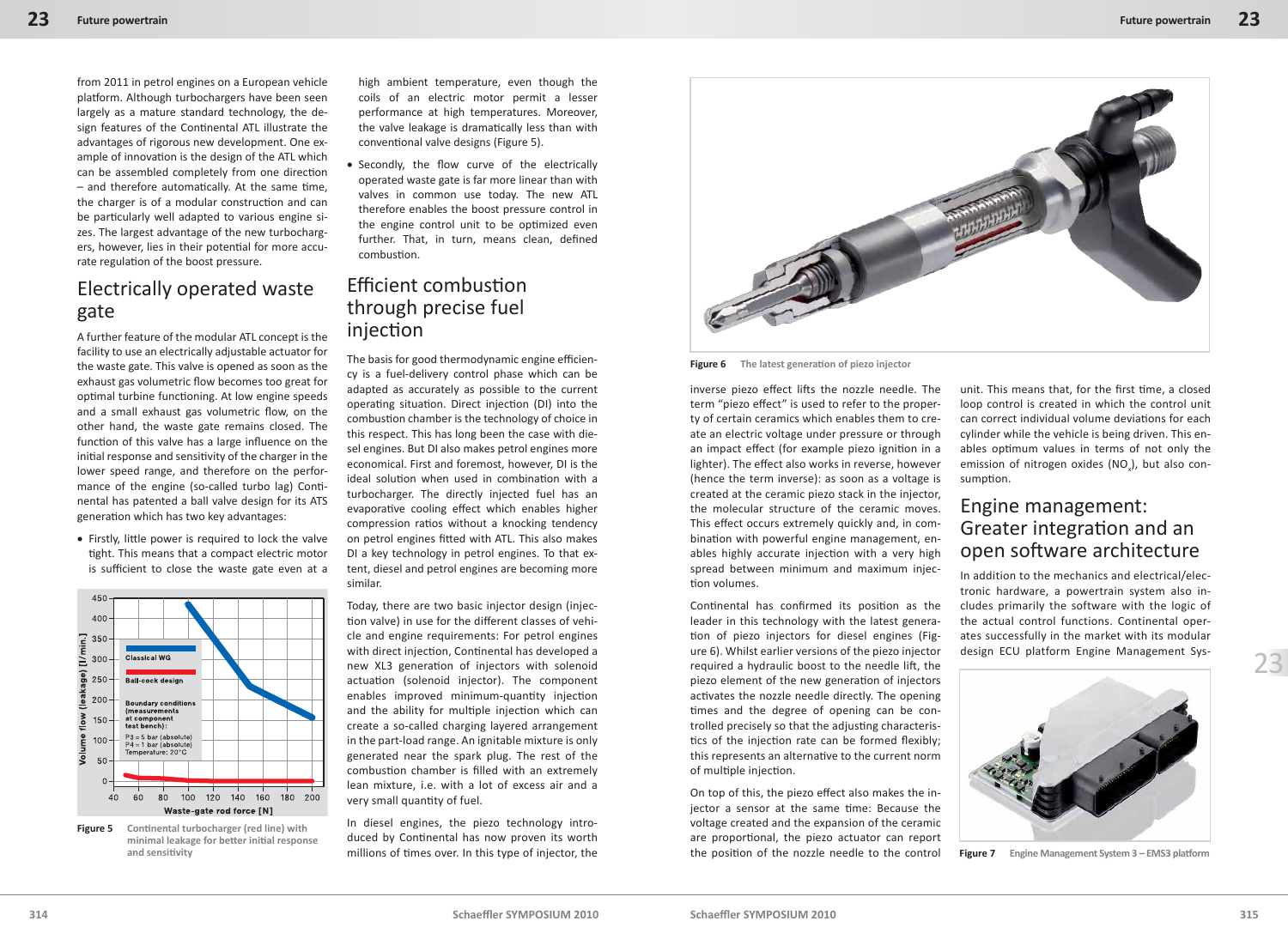tem 2 (EMS2) for all types of petrol and diesel engines, but also for power units for natural gas (CNG) and liquefied petroleum gas (LPG) materials and for bio fuel materials and for hybrid systems. EMS2 was trendsetting because it enabled the efficient reuse of tried and tested function modules in flexibly extensive solutions with specially optimized hardware. Over the coming years, EMS2 will be replaced by the completely revised EMS3 platform (Figure 7). This will offer hardware and software functionality which, from 2012, will provide the necessary efficiency for Euro 6 applications and a further reduction of CO $_{\textrm{\tiny{2}}}$  emissions.

Outstanding innovations include higher function integration in the chipset, improved scalability and the associated reduction in terms of size and weight. With five newly defined microcontroller performance classes, markets will be served in future by simpler engine management with intakemanifold fuel injection to complex truck engine management systems. Other innovations will appear in the form of smaller and lighter housings. At the same time, EMS3 represents the rigorous use of the potential of application-specific integrated circuits (ASICs) and microcontrollers with the associated software drivers and hardware-related software layers.

The open software architecture employed by EMS3 brings together the functional basis of petrol and diesel systems. It is based on the AUTOSAR standard (AUTomotive Open System ARchitecture). A major gain in terms of the platform's functionality is a lambda oxygen sensor interface which, through the software configuration of the interface ASIC. enables the probes to be exchanged without changing the hardware. Moreover, further probe manufacturers will be supported with this interface.

#### Sensors: Innovative solutions for reducing  $CO<sub>2</sub>$  and exhaust gas emissions

As seen from today's perspective, it is likely that exhaust gas treatment to reduce the emission of nitrogen oxides  $(NO<sub>x</sub>)$  will be necessary mainly on larger diesel vehicles. Systems for selective catalytic reduction (SCR) of NO<sub>x</sub> also require, like the support for regeneration of soot particle filters, injectors in the exhaust system. In SCR systems,



**Figure 8 HC sensor**

they atomize an aqueous solution in the exhaust gas which contains urea. In order to regenerate the particle filter, fuel has to be injected into the exhaust gas under certain circumstances. NO<sub>x</sub> sensors from Continental are used to determine engine, catalytic converter and environmental data and evaluate it in the engine management electronics which, based on these figures, control the SCR system to optimal effect. Continental is also developing a soot particle sensor to meet future OBD (on-board diagnostics) requirements in NAF-TA and Europe.

It is not only a combustion engine that emits unburned fuel: Processing the vapors laden with fuel in the tank system also helps to reduce hydrocarbon (HC) emissions. These vapors are collected in an activated charcoal filter. When this filter is fully laden it must be purged. The fuel vapor thus retained is fed into the intake pipe, and from here to the engine. The new Continental HC sensor (Figure 8) enables accurate measurement of hydrocarbon proportions in the purge air line. The purging process of the activated charcoal filter can thus be optimized. On hybrid vehicles, in particular, there is too little low pressure available for purging in certain operating situations (when the engine is idle). If the information base of the most accurate HC measurement possible is used and the filter purged with the help of an active pump, then purging is possible with optimized emission on demand.

### Demand-regulated fuel supply

While a fuel pump in the tank normally operates at a fixed speed, the new type of space-like fuel conveyor unit from Continental communicates with



Figure 9 Electronics in the flange of the fuel conveyer **unit**

the engine management system and regulates the speed of the pump according to the current demands of the engine. In addition, control electronics are integrated into the flange (secured and locked in the tank bubble) of the conveyer unit (Figure 9) which can activate both DC and electronically activated (EC) pumps. The requirements regulation of the pump saves on electrical energy, which in turn reduces fuel consumption and therefore  $CO_2$  emissions. Depending on the manner in which the vehicle is driven and its engineering, this measure can bring savings of between 1 and  $2 g CO<sub>2</sub>/km.$ 

#### Electrically driven auxiliaries

Another crucial factor in determining the efficiency of a powertrain is how much of the engine's energy has to be diverted for the purpose



**Figure 10 Variably controllable coolant pump**

of driving accessories. With the conversion of mechanical systems to electrically driven units, there is a possibility to supply accessories with energy only as required. The electric water pump is one such example (Figure 10). It regulates the flow of coolant dynamically according to how much is required, so that the optimum engine temperature can be achieved in all operating conditions. The pump can be installed in any position. This allows automotive manufacturers greater freedom in terms of engine heat management. As the pump is operated independently of the engine, it can supply the cooling power actually required at any time. Moreover, the pump no longer requires a drive belt, which means that the engine belt can be driven more easily. This brings the belt-less engine within grasp – which will significantly reduce maintenance effort in future.

With the first fully integrated electric transmission oil pump, Continental, in collaboration with a partner, has developed a pump which, regardless of the driving situation, supplies hydraulic pressure in the transmission and therefore enables specific fuel-saving operating points. This unit, which consists of a vane pump, brushless motor and actuating electronics, also makes a substantial contribution to the reduction of  $CO_2$  emissions.

## **Transmission** Control of a highly efficient dual clutch gearbox

Primarily in Europe, but also in China, dual clutch gearboxes are enjoying high growth rates. As the world market leader for transmission control technology, Continental offers control systems for the entire range of automatic gearboxes, and in 2009 brought an electromechanical transmission control system for dry dual clutch gearboxes onto the market – a global innovation (Figure 11).

Dual clutch gearboxes combine the convenience of an automatic gearbox with the efficiency and sporting character of their manual counterpart. In combination with electromechanical operation of the clutches and control rods, even the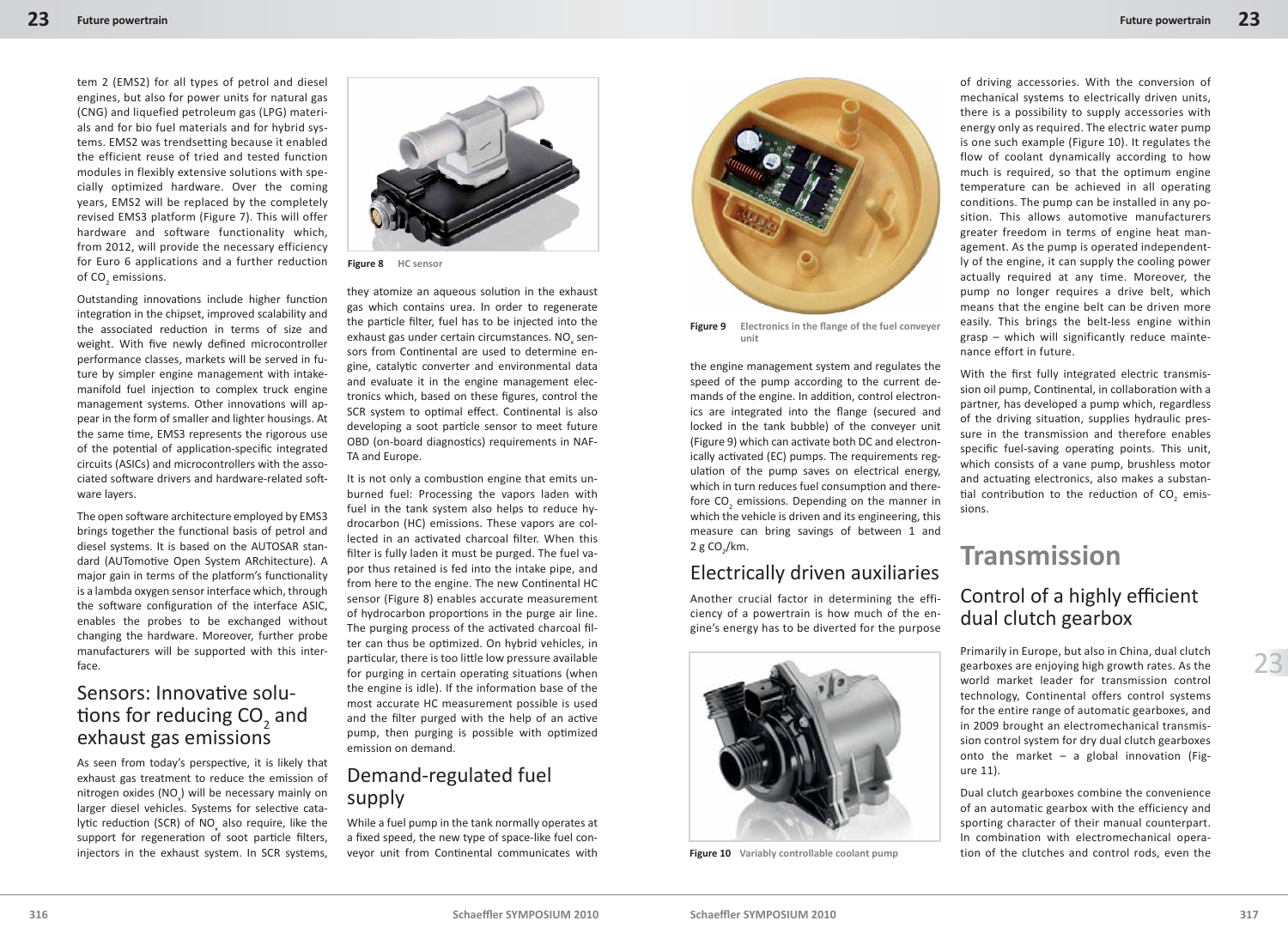

**Figure 11 Electromechanical transmission control system**

consumption figures in the driving cycle compare more than favorably with those of a manual gearbox. With the introduction of an electromechanical control unit for dual clutch gearboxes, Continental is covering the complete range of current technologies. Both dry and wet dual clutch gearboxes (in which the two multi-plate clutches run in an oil bath), can optionally be activated electromechanically or electro-hydraulically.

# **Electrification of the drivetrain**

The combustion engine of today will develop step by step into the zero-emission electric car of tomorrow. Continental expects around 2 million hybrid and electric vehicles to be on the roads worldwide by 2012. The transition will be fluent and characterized by a wide range of powertrain concepts. It is therefore crucial that systems be made both scalable and flexible by virtue of their modular design. In terms of the Continental module for power electronics and lithium ion batteries, as well as the activities in the area of electric motors, this has been done for all of the major components for hybrid and electric vehicles – right up to complete system solutions with integrated powertrain management.

In a first step, conventionally driven vehicles will become increasingly equipped with stop-start sys-

tems, which will make fuel savings of up to 10 % possible depending on the road profile. Continental is also creating the fundamental principles in this respect, as the on-board network voltage must not be interrupted during automatic starting of the engine. Otherwise consumers such as a radio, ventilation and others would be interrupted during each starting procedure. This is precisely what has been prevented by a compact DC boost converter developed by Continental which tunes a stable 12 V in the on-board power supply when the engine is started.

## Electric pump for stop-start applications

Continental has developed a compression-proof single-piston high-pressure pump with media separation for the fuel supply in vehicles fitted with a stop-start system. This pump maintains petrol pressure of 50 bar while the engine is idle. During an automatic start, the fuel can be injected immediately at high pressure, which results in a more spontaneous response and improved exhaust gas figures.

#### Adapted drive concepts for different areas of use

The future diversity of powertrain concepts can be illustrated by three user profiles:

- The driving of electric vehicles will become increasingly important mainly in urban and their surrounding areas.
- Hybrid vehicles will assert themselves on medium-length routes. Here developments will range from a vehicle with a combustion engine that is supported by an electric drive through to electric vehicles featuring a range extender (Figure 12). The small combustion engine in this powertrain only generates electric current when there is insufficient battery charge for a longer route.
- For long-distance vehicles, drives with optimized combustion procedures and small, poweroptimized engines will play a central role. The keywords in this respect will be downsizing, turbocharging and second-generation synthetic fuels.

Hybrid technology will also be used in the short term in commercial vehicles. Light trucks for goods traffic and buses in built-up areas can save around 30 % or more on fuel because they mostly operate over short distances in stop-and-go traffic in which the hybrid drive is able to utilize its advantages to the full. In the commercial vehicles sector, Continental is making its contribution to the latest generation of lithium ion batt eries as part of a co-operation.



**Figure 12 Range extender driving concept, e.g. in the form of a natural gas engine (CNG)**

### Scalable module for electrification of the powertrain

Continental powertrain has developed cost-effective drive components and complete systems for electrification of the powertrain to a production standard. This will enable the fastest possible penetration of the market for environmentally friendly technology. One of the tasks of power electronics includes converting a direct current from a battery to AC current for the electric motor. During the recuperation stage (recovery of brake energy), this procedure functions in the opposite direction – the electric motor is driven as a generator and supplies current which is stored in the battery. A DC/DC converter integrated into the housing of the power electronics converts the voltage of the hybrid battery appropriately for the standard on-board electrical system, and vice versa. In the next generation, Continental will reduce the overall installed size of these complete power electronics by a further 30 % compared with the first generation to around five liters, that is to say the space requirement will continue to fall. The components will then be integrated into a housing which corresponds to the space of the starter/generator,

which becomes superfluous in this system (Figure 13). This considerably reduces the effort required for integration into the vehicles.

A further development topic is the electric axle drive. The compact design makes integration of the electric drive into different vehicle platforms easier and more flexible, which in turn provides alternative opportunities for use in existing vehicle concepts.

Continental is currently able to supply lithium ion energy storage for applications in hybrid and electric vehicles. Continental is the world's first manufacturer to produce lithium ion batteries for use in



**Figure 13 Compact power electronics**